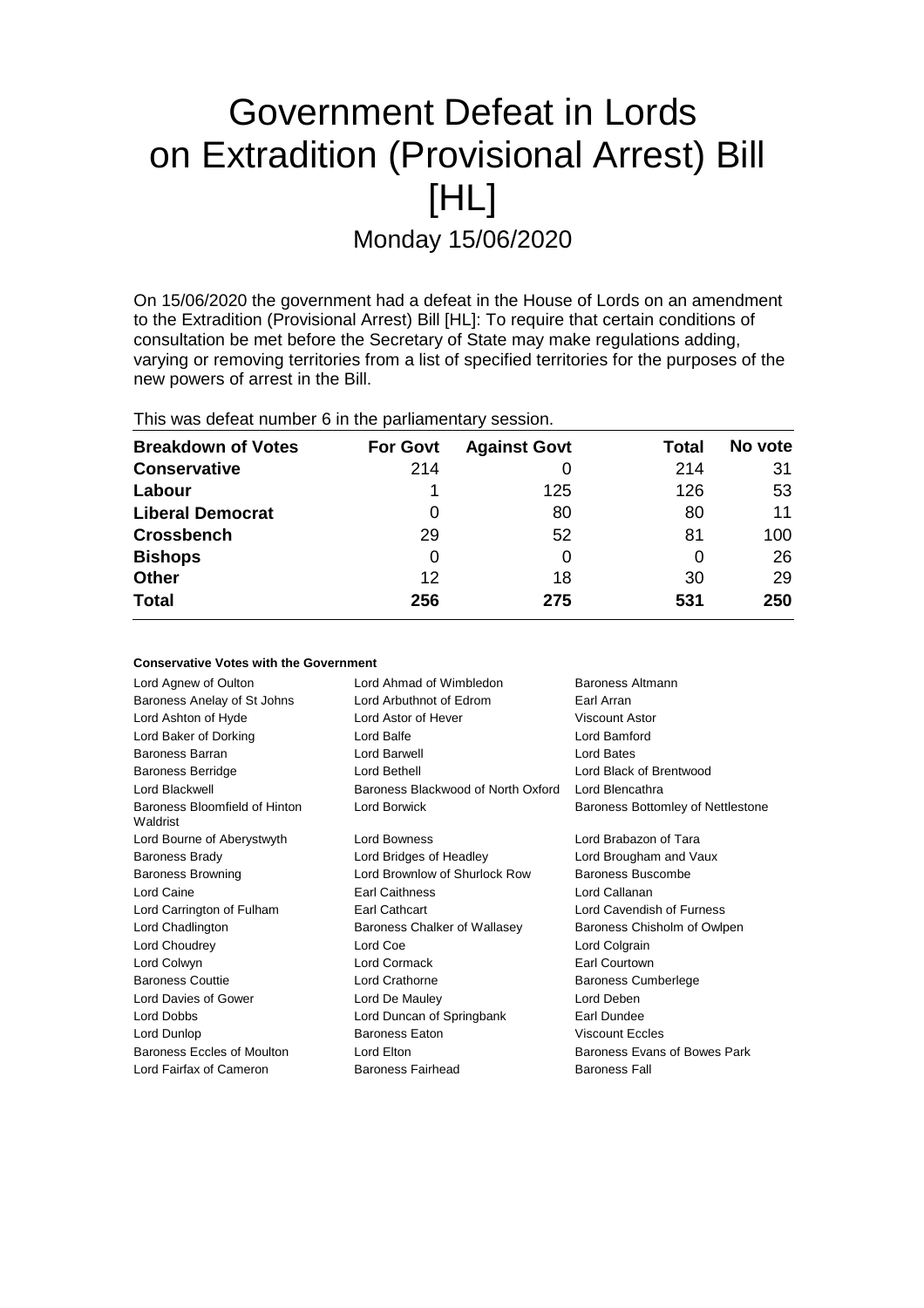Lord Farmer Lord Fellowes of West Stafford Lord Fink Baroness Williams of Trafford Baroness Wyld Lord Young of Cookham Viscount Younger of Leckie

Lord Finkelstein Baroness Finn Lord Flight Baroness Fookes Lord Forsyth of Drumlean Lord Fraser of Corriegarth Lord Freud **Lord Gardiner of Kimble** Baroness Gardner of Parkes Lord Garnier Lord Geddes Lord Gilbert of Panteg Lord Glenarthur **Lord Gold Lord Gold Lord Goldsmith of Richmond Park**<br>
Lord Goodlad **Lord Goodlad** Viscount Goschen Lord Grade of Yarmouth Viscount Goschen Lord Grade of Yarmouth Lord Griffiths of Fforestfach Lord Hague of Richmond Viscount Hailsham Lord Hamilton of Epsom Baroness Hanham Baroness Harding of Winscombe Lord Haselhurst **Lord Hayward** Baroness Helic Lord Henley **Lord Hill of Oareford** Baroness Hodgson of Abinger Baroness Hooper Lord Horam Lord Howard of Lympne Lord Howard of Rising **Earl Howe** Earl Howe Lord Howell of Guildford Lord Hunt of Wirral Lord James of Blackheath Baroness Jenkin of Kennington Lord Jopling Lord Keen of Elie Lord King of Bridgwater Lord Kirkham Lord Kirkhope of Harrogate Lord Lamont of Lerwick Lord Lang of Monkton Lord Lansley Lord Leigh of Hurley Lord Lexden **Lord Lilley** Lord Lilley **Communicate Lord Lilley** Earl Lindsay Lord Lingfield **Earl Liverpool** Earl Liverpool **Earl Lingfield** Marquess of Lothian Lord Lucas Lord Mackay of Clashfern Lord Mancroft Baroness Manzoor Lord Marland Lord Marlesford Lord Maude of Horsham **Lord McColl of Dulwich** Baroness McGregor-Smith Lord McInnes of Kilwinning **Baroness McIntosh of Pickering** Baroness Meyer Baroness Mobarik Baroness Mone Baroness Morgan of Cotes Baroness Morris of Bolton Lord Moynihan Lord Naseby Lord Nash Baroness Neville-Jones Baroness Neville-Rolfe Baroness Newlove Baroness Nicholson of Winterbourne Baroness Noakes Lord Northbrook Lord Norton of Louth Lord O'Shaughnessy Lord Parkinson of Whitley Bay Lord Patten of Barnes Lord Patten Baroness Penn **Example 2** Lord Pickles **Baroness Pidding** Lord Polak Lord Popat Lord Porter of Spalding Lord Price Lord Randall of Uxbridge Lord Ranger Baroness Rawlings **Baroness Redfern** Lord Reay **Baroness Redfern** Lord Renfrew of Kaimsthorn Viscount Ridley Lord Risby Lord Robathan **Baroness Rock** Lord Rose of Monewden Lord Rotherwick **Lord Saatchi** Baroness Sanderson of Welton Lord Sassoon **Baroness Sater** Baroness Sater Baroness Scott of Bybrook Baroness Seccombe **Lord Selkirk of Douglas** Baroness Shackleton of Belgravia Lord Sheikh **Baroness Shephard of Northwold** Lord Sherbourne of Didsbury Lord Shinkwin Earl Shrewsbury Lord Smith of Hindhead Baroness Stedman-Scott Lord Sterling of Plaistow Lord Strathclyde Baroness Stroud **Baroness Sugg Community** Baroness Sugg Lord Swinfen Lord Taylor of Holbeach **Lord Tebbit** Lord Trefgarne Viscount Trenchard Lord Trimble Lord True Lord Tugendhat Viscount Ullswater Baroness Vere of Norbiton Baroness Verma Lord Vinson Lord Wakeham Baroness Warsi Lord Wasserman Lord Wei Lord Whitby Baroness Wilcox Lord Willetts

**Conservative Votes against the Government**

**Labour Votes with the Government** Lord Morris of Aberavon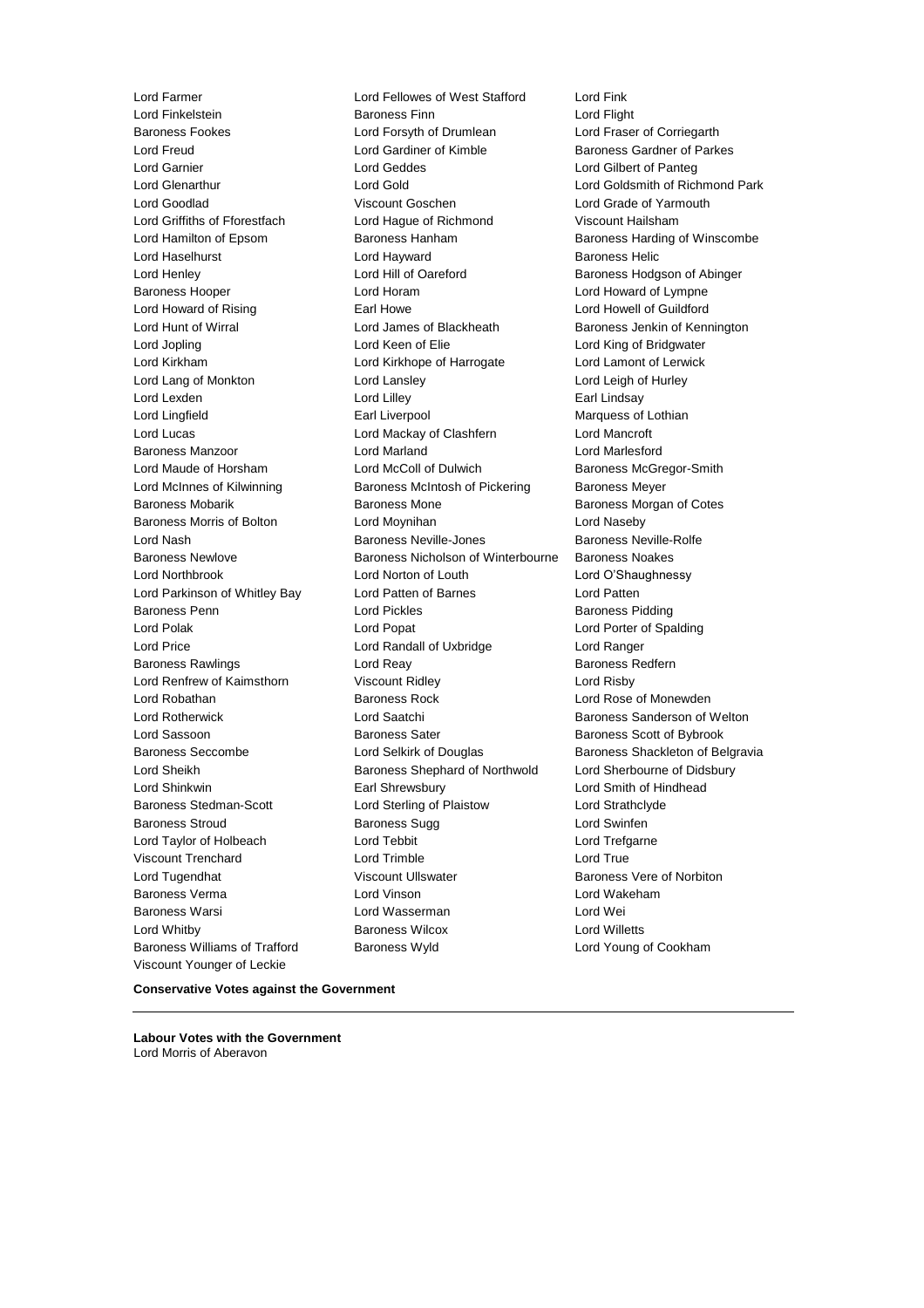### **Labour Votes against the Government**

Baroness Andrews **Baroness Armstrong of Hill Top** Lord Bach Baroness Bakewell **Baroness Billingham** Lord Bassam of Brighton **Baroness Billingham** Baroness Blower **Lord Blunkett** Lord Boateng Lord Boateng Lord Bradley Lord Brooke of Alverthorpe Lord Browne of Ladyton Baroness Bryan of Partick **Lord Carter of Coles** Baroness Chakrabarti Viscount Chandos Lord Clark of Windermere Lord Collins of Highbury Baroness Corston **Baroness Crawley Baroness Crawley** Lord Davidson of Glen Clova Lord Davies of Stamford **Baroness Donaghy** Baroness Dake Lord Drayson Lord Dubs Lord Eatwell Lord Elder Lord Evans of Watford Lord Falconer of Thoroton Lord Faulkner of Worcester Lord Foulkes of Cumnock Baroness Gale Lord Giddens **Lord Glasman** Baroness Golding Lord Goldsmith Baroness Goudie Lord Grantchester Lord Griffiths of Burry Port Lord Hain Viscount Hanworth Lord Harris of Haringey Lord Haskel Lord Haworth Baroness Hayter of Kentish Town Baroness Healy of Primrose Hill Lord Hendy Baroness Henig Baroness Hilton of Eggardon Lord Hollick Lord Howarth of Newport Baroness Hughes of Stretford Lord Hunt of Kings Heath Baroness Jay of Paddington Baroness Jones of Whitchurch Lord Jordan Lord Judd **Lord Kennedy of Southwark** Baroness Kennedy of The Shaws Baroness Kennedy of Cradley Lord Kestenbaum Lord Knight of Weymouth Baroness Lawrence of Clarendon Lord Layard Lord Lord Lord Leitch Lord Lennie Baroness Liddell of Coatdyke Lord Liddle Lord Lipsey Baroness Lister of Burtersett Lord Livermore Lord MacKenzie of Culkein **Baroness Mallalieu** Baroness Massey of Darwen Lord Maxton Lord McAvoy Lord McConnell of Glenscorrodale Baroness McDonagh Baroness McIntosh of Hudnall Lord McKenzie of Luton Lord McNicol of West Kilbride Lord Mendelsohn Lord Mitchell Lord Monks **Baroness Morgan of Huyton** Baroness Morris of Yardley Lord Murphy of Torfaen **Baroness Nye** Baroness Osamor Baroness Pitkeathley Lord Ponsonby of Shulbrede Baroness Primarolo Baroness Quin **Baroness Ramsay of Cartvale** Baroness Rebuck Lord Reid of Cardowan Lord Robertson of Port Ellen Lord Rosser Lord Sawyer Baroness Sherlock Viscount Simon Baroness Smith of Basildon Baroness Smith of Gilmorehill Lord Snape Baroness Taylor of Bolton Baroness Thornton Lord Touhig Lord Tunnicliffe **Lord Turnberg** Lord Turnberg **Baroness Warwick of Undercliffe** Lord Watson of Invergowrie Lord Watts Lord West of Spithead Baroness Wheeler **Baroness Whitaker** Baroness Whitaker **Baroness Wilcox of Newport** Lord Wills Lord Winston Lord Wood of Anfield Baroness Young of Old Scone Lord Young of Norwood Green

Baroness Amos

#### **Liberal Democrat Votes with the Government**

#### **Liberal Democrat Votes against the Government**

| Lord Addington                                | Lord Alderdice                     | Lord Allan of Hallam           |  |
|-----------------------------------------------|------------------------------------|--------------------------------|--|
| Baroness Bakewell of Hardington<br>Mandeville | <b>Baroness Barker</b>             | Lord Beith                     |  |
| Baroness Benjamin                             | Baroness Bonham-Carter of Yarnbury | Baroness Bowles of Berkhamsted |  |
| Lord Bradshaw                                 | <b>Baroness Brinton</b>            | Lord Bruce of Bennachie        |  |
| Lord Burnett                                  | Baroness Burt of Solihull          | Lord Campbell of Pittenweem    |  |
| Lord Chidgey                                  | Lord Clement-Jones                 | <b>Lord Cotter</b>             |  |
| Lord Dholakia                                 | <b>Baroness Doocey</b>             | <b>Baroness Featherstone</b>   |  |
| Lord Foster of Bath                           | Lord Fox                           | Baroness Garden of Frognal     |  |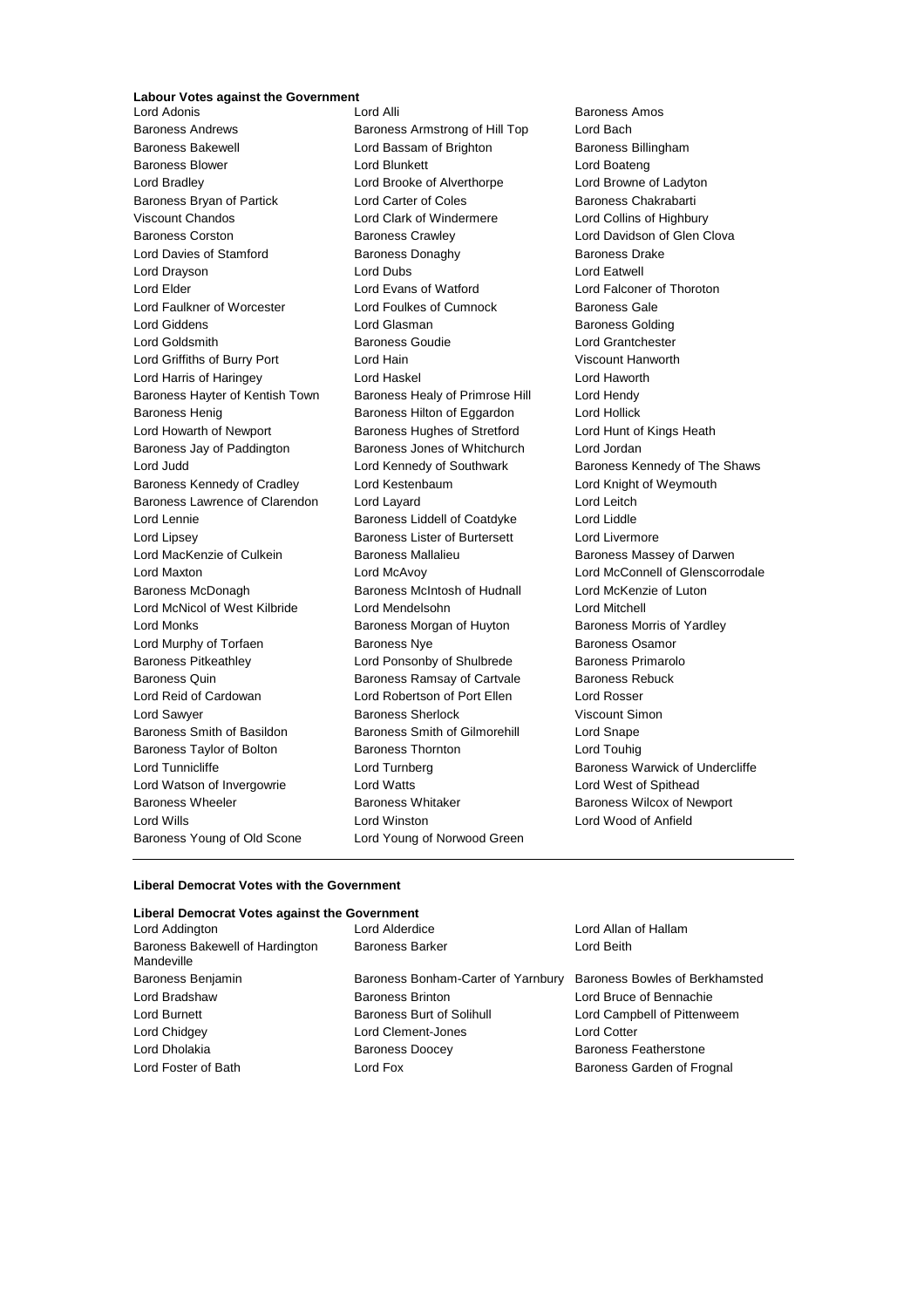| Lord German                      |
|----------------------------------|
| Lord Greaves                     |
| Baroness Harris of Richmond      |
| Baroness Hussein-Ece             |
| Lord Jones of Cheltenham         |
| Lord Marks of Henley-on-Thames   |
| <b>Baroness Northover</b>        |
| Lord Palmer of Childs Hill       |
| Lord Purvis of Tweed             |
| Lord Redesdale                   |
| Baroness Scott of Needham Market |
| <b>Baroness Sheehan</b>          |
| Baroness Smith of Newnham        |
| Lord Strasburger                 |
| Lord Taylor of Goss Moor         |
| Baroness Thomas of Winchester    |
| Lord Tope                        |
| Lord Wallace of Saltaire         |
| Lord Willis of Knaresborough     |
|                                  |

Earl Glasgow **Lord Goddard of Stockport** Baroness Grender Baroness Hamwee Baroness Humphreys **Example Baroness Humphreys** Lord Hussain Baroness Janke Baroness Jolly Baroness Kramer **Baroness Ludford** Lord McNally **Lord McNally** Lord Newby **Lord Oates North Lord Paddick** Baroness Parminter **Childs Hill Baroness Pinnock** Baroness Randerson Lord Razzall Lord Rennard Lord Roberts of Llandudno Lord Scriven **Market Lord Sharkey** Lord Shipley **Lord Shutt of Greetland** Lord Stoneham of Droxford Lord Storey Lord Stunell **Baroness Suttie** Lord Teverson **Lord Thomas of Gresford** Baroness Thornhill Viscount Thurso Lord Tyler **Lord Tyler Communist Control** Baroness Tyler of Enfield Lord Wallace of Tankerness **Baroness Walmsley** Lord Wrigglesworth

### **Crossbench Votes with the Government**<br>Viscount Brookeborough Baroness Butler-Sloss

Baroness Campbell of Surbiton Lord Carey of Clifton Lord Carlile of Berriew Viscount Colville of Culross Earl Cork and Orrery Lord Craig of Radley Viscount Craigavon Baroness Deech Lord Geidt Lord Greenway **Lord Hogan-Howe** Baroness Hogg **Baroness** Hogg Lord Hope of Craighead Lord Janvrin Lord Jay of Ewelme Lord Kakkar Lord Laming Lord Levene of Portsoken Baroness O'Loan Lord Patel Lord Powell of Bayswater Lord Richards of Herstmonceux Lord Rowe-Beddoe **Earl Stair** 

### **Crossbench Votes against the Government**

Baroness Young of Hornsey

Lord Stirrup Lord Walker of Aldringham

Lord Aberdare Lord Adebowale Lord Alton of Liverpool Lord Anderson of Ipswich Lord Berkeley of Knighton Lord Best Lord Bichard **Lord Boyce Baroness Boycott Lord Boycott Baroness Boycott** Lord Broers **Baroness Brown of Cambridge** Baroness Bull Lord Butler of Brockwell Earl Clancarty Baroness Clark of Calton Earl Courtenay of Devon Baroness Coussins Lord Crisp Baroness D'Souza **Baroness Exercical Exercica Lord Eames** Baroness Finlay of Llandaff Lord Freyberg **Construction Construction Construction** Lord Grabiner **Baroness Grey-Thompson** Lord Hannay of Chiswick **Baroness Hayman** Baroness Hayman Baroness Hunt of Bethnal Green Lord Kerr of Kinlochard Lord Kerslake Lord Krebs Baroness Lane-Fox of Soho Lord Low of Dalston Earl Lytton Lord Macdonald of River Glaven Lord Macpherson of Earl's Court Lord Mair Baroness Masham of Ilton Baroness Meacher Baroness Neuberger Lord Pannick Baroness Prashar Lord Ramsbotham Lord Ravensdale Lord Rees of Ludlow Lord Russell of Liverpool Earl Sandwich **Baroness Stern Baroness Stem** Lord Thurlow Lord Vaux of Harrowden **Baroness Watkins of Tavistock** Viscount Waverley

Lord Cameron of Dillington

#### **Bishop Votes with the Government**

**Bishop Votes against the Government**